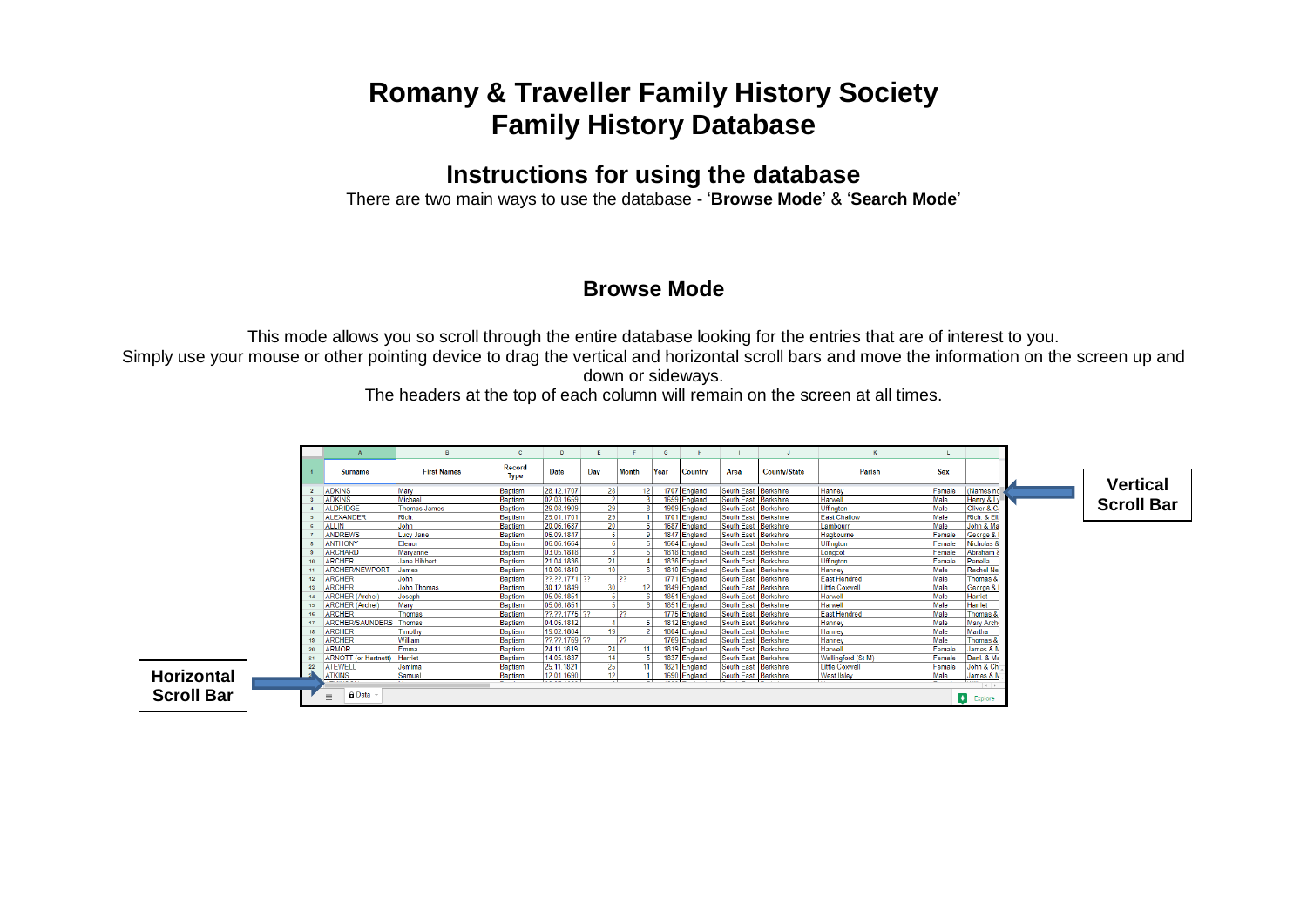### **Search Mode**

This mode allows you to search the entire database through the use of one of more filters. For example, to search for a particular surname…

1. Click on the 'Filter' icon

|                   | 囯              | <b>RTFHS Test Database</b><br>File                              | Edit View Insert Format Data Tools Add-ons | Help                  |            |  |  |  |  |  |  |  |  |
|-------------------|----------------|-----------------------------------------------------------------|--------------------------------------------|-----------------------|------------|--|--|--|--|--|--|--|--|
| <b>Click here</b> |                | ≂<br>$100\% -$                                                  | <b>⊙</b> View only                         |                       |            |  |  |  |  |  |  |  |  |
|                   | fx             | Surname                                                         |                                            |                       |            |  |  |  |  |  |  |  |  |
|                   |                | B<br>c<br>D<br>$\overline{A}$                                   |                                            |                       |            |  |  |  |  |  |  |  |  |
|                   | 1              | <b>Surname</b>                                                  | <b>First Names</b>                         | Record<br><b>Type</b> | Date       |  |  |  |  |  |  |  |  |
|                   | $\overline{2}$ | <b>ADKINS</b>                                                   | Mary                                       | <b>Baptism</b>        | 28.12.1707 |  |  |  |  |  |  |  |  |
|                   | 3              | <b>ADKINS</b>                                                   | Michael                                    | Baptism               | 02.03.1659 |  |  |  |  |  |  |  |  |
|                   | 4              | 29.08.1909<br><b>ALDRIDGE</b><br>Baptism<br><b>Thomas James</b> |                                            |                       |            |  |  |  |  |  |  |  |  |
|                   | 5              | <b>ALEXANDER</b>                                                | Rich.                                      | <b>Baptism</b>        | 29.01.1701 |  |  |  |  |  |  |  |  |
|                   | 6              | 20.06.1687<br><b>Baptism</b><br><b>ALLIN</b><br>John            |                                            |                       |            |  |  |  |  |  |  |  |  |

2. This opens up a new box - click on 'Create new temporary filter view'

|                   | 囲              | <b>RTFHS Test Database</b><br>File | <b>Edit View</b> Insert Format Data Tools Add-ons |     | Help           |            |
|-------------------|----------------|------------------------------------|---------------------------------------------------|-----|----------------|------------|
|                   | e.             | $100\% -$<br>▼                     | <b>⊙</b> View only                                |     |                |            |
| <b>Click here</b> |                | Create new temporary filter view   |                                                   |     |                |            |
|                   |                | Save as temporary filter view      |                                                   |     | c              | D          |
|                   | 1              | Filter view options                | þ.                                                | nes | Record<br>Type | Date       |
|                   | $\overline{2}$ | Learn more                         |                                                   |     | <b>Baptism</b> | 28.12.1707 |
|                   | 3              | <b><i><u>Property</u></i></b>      | .                                                 |     | <b>Baptism</b> | 02.03.1659 |
|                   | 4              | <b>ALDRIDGE</b>                    | <b>Thomas James</b>                               |     | Baptism        | 29.08.1909 |
|                   | 5              | <b>ALEXANDER</b>                   | Rich.                                             |     | <b>Baptism</b> | 29.01.1701 |
|                   | 6              | <b>ALLIN</b>                       | John                                              |     | <b>Baptism</b> | 20.06.1687 |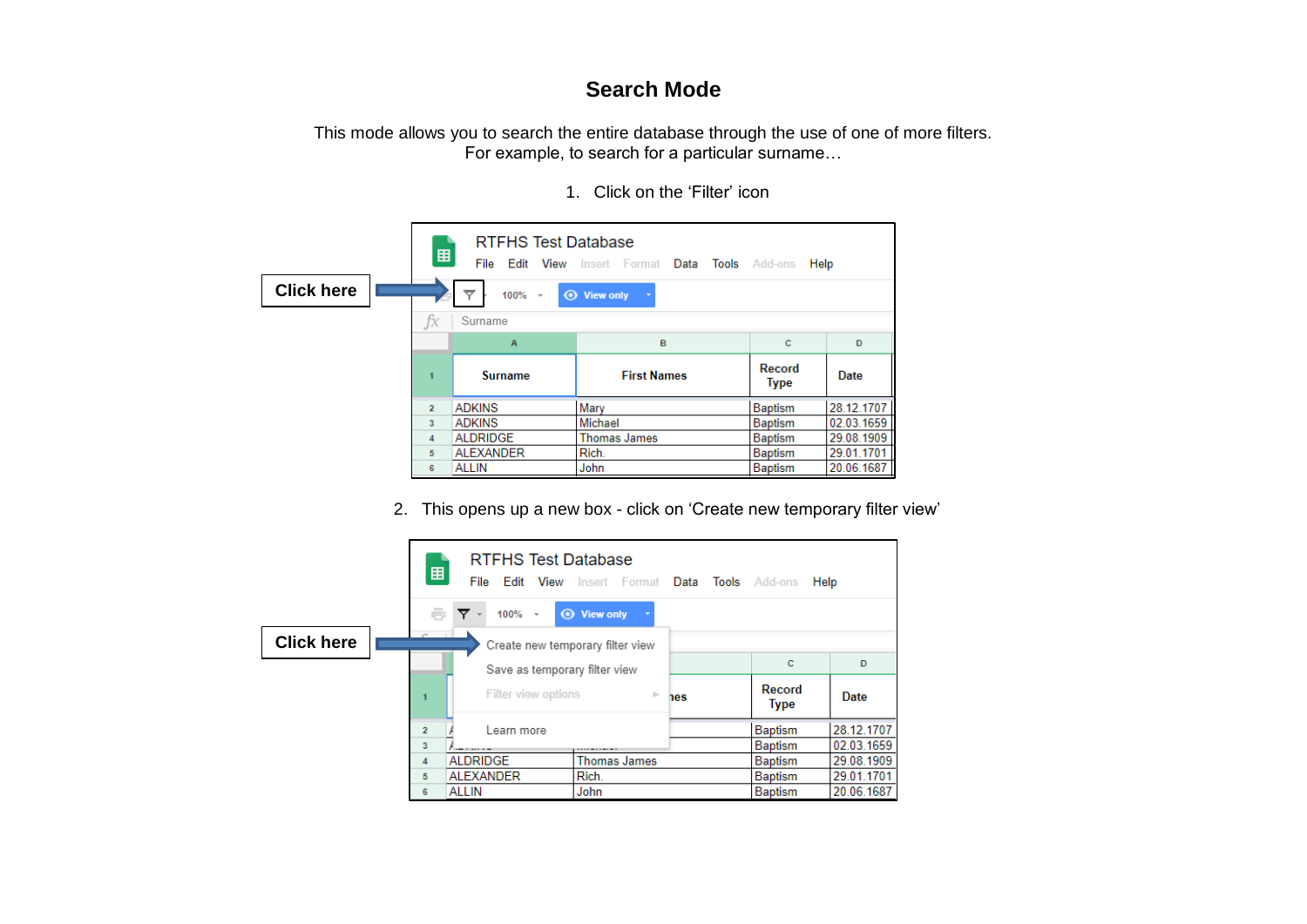3. You will get a message to say your filter view and that only you can see it. Click on 'Dismiss'



4. You should now see a 'Filter' symbol at the top of each column. To search for a specific surname, click on the filter symbol at the top of the 'Surname' column

|              |     | <b>Temporary filter 1</b>        | Range: A1:AC2314        |                       |               |                 |    |          |                                              |                        |                       |                       |                   | $\times$          |
|--------------|-----|----------------------------------|-------------------------|-----------------------|---------------|-----------------|----|----------|----------------------------------------------|------------------------|-----------------------|-----------------------|-------------------|-------------------|
|              |     | $\mathbf{A}$                     | в.                      | C.                    | D             | Е.              | F. | <b>G</b> | H                                            |                        | J.                    | $\kappa$              |                   |                   |
|              |     | <b>Surname</b><br>₹              | <b>First Names</b><br>₹ | Record<br><b>Type</b> | <b>Date</b>   | Day             |    |          | $\pm$ Month $\pm$ Year $\pm$ Country $\pm$ 1 | Area $\equiv$          | County/State $\equiv$ | Parish                | Sex $\equiv$<br>₹ |                   |
|              |     |                                  | Mary                    | Baptism               | 28.12.1707    | 28              | 12 |          | 1707 England                                 | South East   Berkshire |                       | Hanney                | Female            | (Names no         |
|              |     | <b>ADKINS</b>                    | Michael                 | Baptism               | 02.03.1659    |                 |    |          | 1659 England                                 | South East Berkshire   |                       | Harwell               | Male              | Henry & Ly        |
|              |     | <b>ALDRIDGE</b>                  | <b>Thomas James</b>     | Baptism               | 29.08.1909    | 29              |    |          | 1909 England                                 | South East Berkshire   |                       | <b>Uffinaton</b>      | Male              | Oliver & Ci       |
|              |     | <b>ALEXANDER</b>                 | Rich.                   | <b>Baptism</b>        | 29.01.1701    | 29              |    |          | 1701 England                                 | South East Berkshire   |                       | <b>East Challow</b>   | Male              | Rich. & Eli:      |
| <b>Click</b> |     | <b>ALLIN</b>                     | John                    | Baptism               | 20.06.1687    | 20              |    |          | 1687 England                                 | South East Berkshire   |                       | Lambourn              | <b>Male</b>       | John & Ma         |
|              |     | <b>ANDREWS</b>                   | Lucy Jane               | Baptism               | 05.09.1847    |                 |    |          | 1847 England                                 | South East Berkshire   |                       | Hagbourne             | Female            | George & I        |
| here         |     | <b>ANTHONY</b>                   | Elenor                  | Baptism               | 06.06.1664    |                 |    |          | 1664 England                                 | South East Berkshire   |                       | <b>Uffinaton</b>      | Female            | Nicholas &        |
|              |     | <b>ARCHARD</b>                   | Marvanne                | <b>Baptism</b>        | 03.05.1818    |                 |    |          | 1818 England                                 | South East Berkshire   |                       | Longcot               | Female            | Abraham δ         |
|              |     | <b>ARCHER</b>                    | Jane Hibbert            | Baptism               | 21.04.1836    | 21              |    |          | 1836 England                                 | South East Berkshire   |                       | Uffington             | Female            | Penella           |
|              |     | <b>ARCHER/NEWPORT</b>            | James                   | Baptism               | 10.06.1810    | 10 <sup>1</sup> |    |          | 1810 England                                 | South East Berkshire   |                       | Hanney                | Male              | Rachel Ne         |
|              | 12  | <b>ARCHER</b>                    | John                    | Baptism               | 22.22.1771 22 |                 | 22 |          | 1771 England                                 | South East Berkshire   |                       | <b>East Hendred</b>   | Male              | Thomas &          |
|              |     | <b>ARCHER</b>                    | <b>John Thomas</b>      | Baptism               | 30.12.1849    | 30              | 12 |          | 1849 England                                 | South East Berkshire   |                       | <b>Little Coxwell</b> | Male              | George &          |
|              |     | <b>ARCHER (Archel)</b>           | Joseph                  | Baptism               | 05.06.1851    |                 |    |          | 1851 England                                 | South East Berkshire   |                       | Harwell               | Male              | Harriet           |
|              |     | <b>ARCHER (Archel)</b>           | Mary                    | Baptism               | 05.06.1851    |                 |    |          | 1851 England                                 | South East Berkshire   |                       | Harwell               | Male              | Harriet           |
|              | 16  | <b>ARCHER</b>                    | Thomas                  | Baptism               | 22.22.1775 22 |                 | 22 |          | 1775 England                                 | South East Berkshire   |                       | East Hendred          | Male              | Thomas &          |
|              |     | ARCHER/SAUNDERS Thomas           |                         | Baptism               | 04.05.1812    |                 |    |          | 1812 England                                 | South East Berkshire   |                       | Hanney                | Male              | Mary Arch         |
|              |     | <b>ARCHER</b>                    | Timothy                 | <b>Baptism</b>        | 19.02.1804    | 19              |    |          | 1804 England                                 | South East Berkshire   |                       | Hanney                | Male              | Martha            |
|              |     | <b>ARCHER</b>                    | William                 | Baptism               | 22.22.1769 22 |                 | 22 |          | 1769 England                                 | South East   Berkshire |                       | Hanney                | Male              | Thomas &          |
|              | 20  | <b>ARMOR</b>                     | Emma                    | Baptism               | 24.11.1819    | 24              | 11 |          | 1819 England                                 | South East Berkshire   |                       | Harwell               | Female            | James & N         |
|              | -21 | <b>ARNOTT</b> (or Hartnett)      | Harriet                 | Baptism               | 14.05.1837    | 14              | 51 |          | 1837 England                                 | South East Berkshire   |                       | Wallingford (St M)    | Female            | Danl. & Ma        |
|              |     | $\theta$ Data $\sim$<br>$\equiv$ |                         |                       |               |                 |    |          |                                              |                        |                       |                       | Sum: 103046402 ≑  | $\leftarrow$<br>p |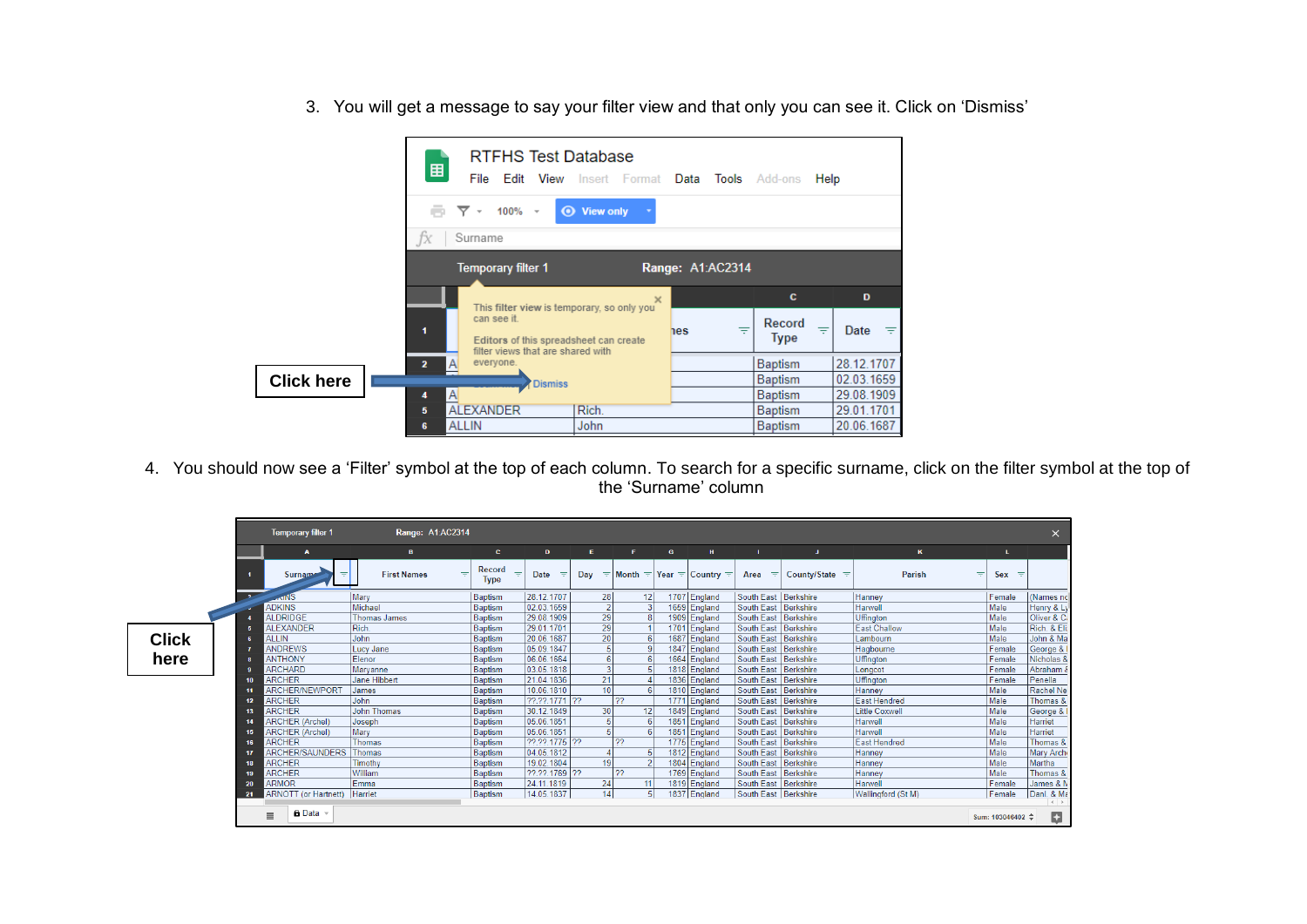5. This will open up a scrollable box with all the surnames in alphabetical order. The tick in front of each surname indicates that it is currently included in the search. Start by removing all surnames from the search by clicking on 'Clear'.

|                   |                                  | <b>Temporary filter 1</b>                                                |                                                  | Range: A1:AC2314 |                                   |                                        |
|-------------------|----------------------------------|--------------------------------------------------------------------------|--------------------------------------------------|------------------|-----------------------------------|----------------------------------------|
|                   |                                  | A                                                                        | в                                                |                  | c                                 | D                                      |
|                   | 1                                | <b>Surname</b>                                                           | <b>First Names</b><br>Ψ                          | ₹                | Record<br>$\equiv$<br><b>Tunn</b> | Date<br>ਾਵਾਂ                           |
|                   | $\overline{2}$<br>3              | <b>ADKINS</b><br><b>ADKINS</b>                                           | Sort $A \rightarrow Z$<br>Sort $Z \rightarrow A$ |                  |                                   | 28.12.1707<br>02.03.1659               |
|                   | 4<br>5<br>6                      | <b>ALDRIDGE</b><br><b>ALEXANDER</b><br><b>ALLIN</b>                      | Filter by condition                              |                  |                                   | 29.08.1909<br>29.01.1701<br>20.06.1687 |
| <b>Click here</b> | $\overline{ }$<br>$\bullet$<br>9 | <b>ANDREWS</b><br><b>ANITHONIV</b><br><b>ARCHARD</b>                     | Filter by values<br>Clear                        |                  | ▼                                 | 05.09.1847<br>06.06.1664<br>03.05.1818 |
|                   | 10<br>11                         | <b>ARCHER</b><br><b>ARCHER/NEWPORT</b>                                   |                                                  |                  | Q                                 | 21.04.1836<br>10.06.1810               |
|                   | 12<br>13<br>14                   | <b>ARCHER</b><br><b>ARCHER</b><br><b>ARCHER (Archel)</b>                 | $\checkmark$ ADKINS<br>✓ ALDERMAN                |                  |                                   | 22.22.1771<br>30.12.1849<br>05.06.1851 |
|                   | 15<br>16                         | <b>ARCHER (Archel)</b><br><b>ARCHER</b>                                  | $\checkmark$ ALDRIDGE                            |                  |                                   | 05.06.1851<br>22.22.1775               |
|                   | 17<br>18<br>19                   | ARCHER/SAUNDER<br><b>ARCHER</b><br><b>ARCHER</b>                         | $\checkmark$ ALEXANDER<br>$\checkmark$ ALFRED    |                  |                                   | 04.05.1812<br>19.02.1804<br>22.22.1769 |
|                   | 20<br>21                         | <b>ARMOR</b><br><b>ARNOTT</b> (or Hartnet<br><b>A</b> Data ∼<br>$\equiv$ | OK                                               | Cancel           |                                   | 24.11.1819<br>14.05.1837               |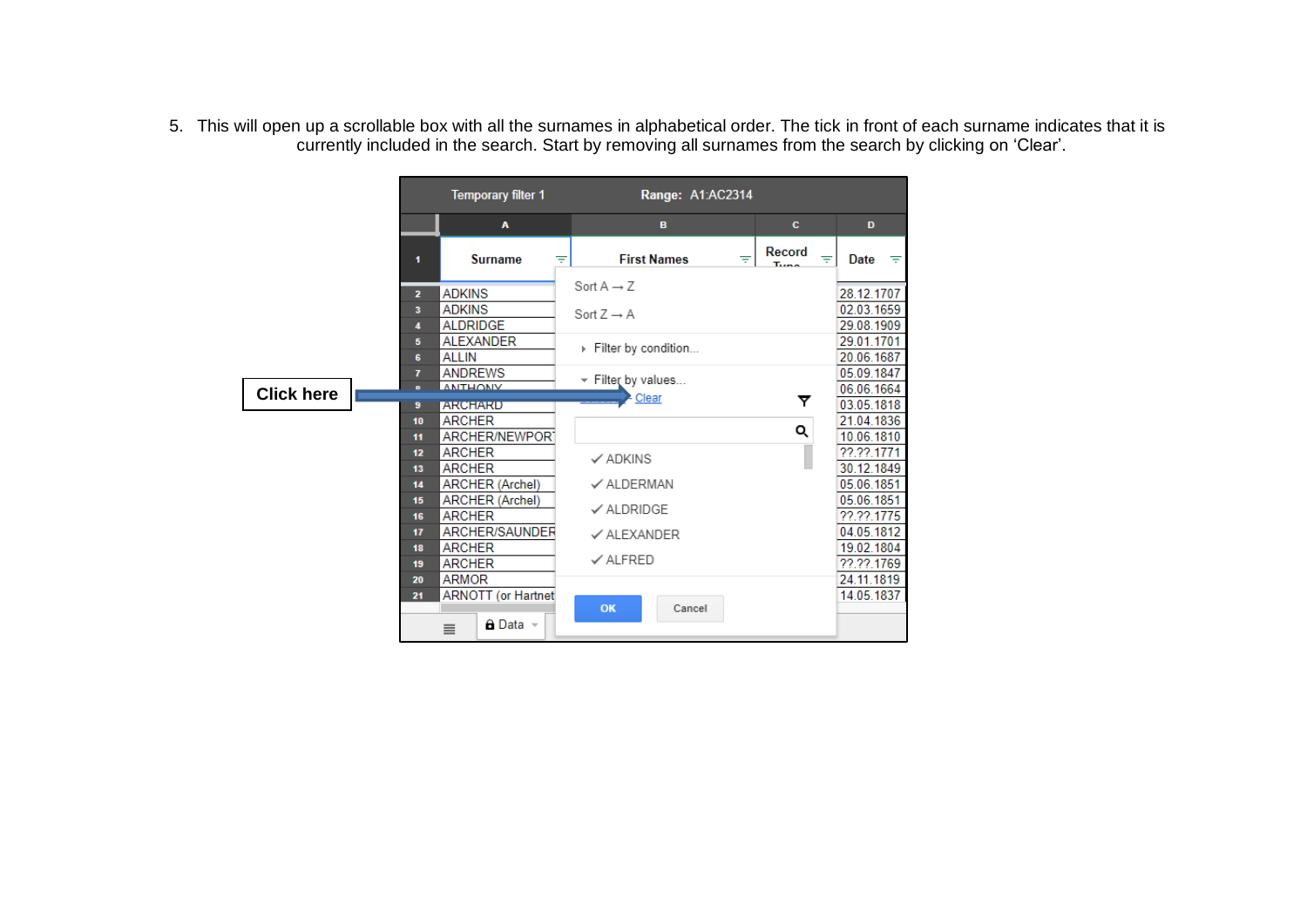6. Now use the scroll bar to find the surname you wish to search - Let's use 'Smith'

|                                                                                                                               | <b>Temporary filter 1</b>                                                                                                                                                                                                                                                                                                | Range: A1:AC2314                                                                                                                                                                     |                                           |                                                                                                                                                                                                                              |                                                             |
|-------------------------------------------------------------------------------------------------------------------------------|--------------------------------------------------------------------------------------------------------------------------------------------------------------------------------------------------------------------------------------------------------------------------------------------------------------------------|--------------------------------------------------------------------------------------------------------------------------------------------------------------------------------------|-------------------------------------------|------------------------------------------------------------------------------------------------------------------------------------------------------------------------------------------------------------------------------|-------------------------------------------------------------|
|                                                                                                                               | $\mathbf{A}$                                                                                                                                                                                                                                                                                                             | B.                                                                                                                                                                                   | c                                         | D                                                                                                                                                                                                                            |                                                             |
| 1.                                                                                                                            | <b>Surname</b><br>Ψ                                                                                                                                                                                                                                                                                                      | <b>First Names</b><br>₹                                                                                                                                                              | Record<br>$\equiv$<br>Turned <sup>1</sup> | Date<br>$\equiv$                                                                                                                                                                                                             |                                                             |
| $\overline{2}$<br>$\overline{\mathbf{a}}$<br>4<br>5<br>6<br>7<br>8<br>9<br>10<br>11<br>12<br>13<br>14<br>15<br>16<br>17<br>18 | <b>ADKINS</b><br><b>ADKINS</b><br><b>ALDRIDGE</b><br><b>ALEXANDER</b><br><b>ALLIN</b><br><b>ANDREWS</b><br><b>ANTHONY</b><br><b>ARCHARD</b><br><b>ARCHER</b><br>ARCHER/NEWPORT<br><b>ARCHER</b><br><b>ARCHER</b><br><b>ARCHER (Archel)</b><br><b>ARCHER (Archel)</b><br><b>ARCHER</b><br>ARCHER/SAUNDER<br><b>ARCHER</b> | Sort $A \rightarrow Z$<br>Sort $Z \rightarrow A$<br>Filter by condition<br>$\mathbf{v}$ Filter by values<br>Select all - Clear<br><b>ADKINS</b><br>ALDERMAN<br>ALDRIDGE<br>ALEXANDER | ▼<br>Q                                    | 28.12.1707<br>02.03.1659<br>29.08.1909<br>29.01.1701<br>20.06.1687<br>05.09.1847<br>06.06.1664<br>03.05.1818<br>21.04.1836<br>10.06.1810<br>30.12.1849<br>05.06.1851<br>05.06.1851<br>??.??.1775<br>04.05.1812<br>19.02.1804 | <b>Scroll to</b><br>the<br>surname<br>you want<br>to search |
| 19<br>20<br>21                                                                                                                | <b>ARCHER</b><br><b>ARMOR</b><br><b>ARNOTT</b> (or Hartnet<br>$\theta$ Data $\sim$<br>$\equiv$                                                                                                                                                                                                                           | ALFRED<br>OK<br>Cancel                                                                                                                                                               |                                           | ??.??.1769<br>24.11.1819<br>14.05.1837                                                                                                                                                                                       |                                                             |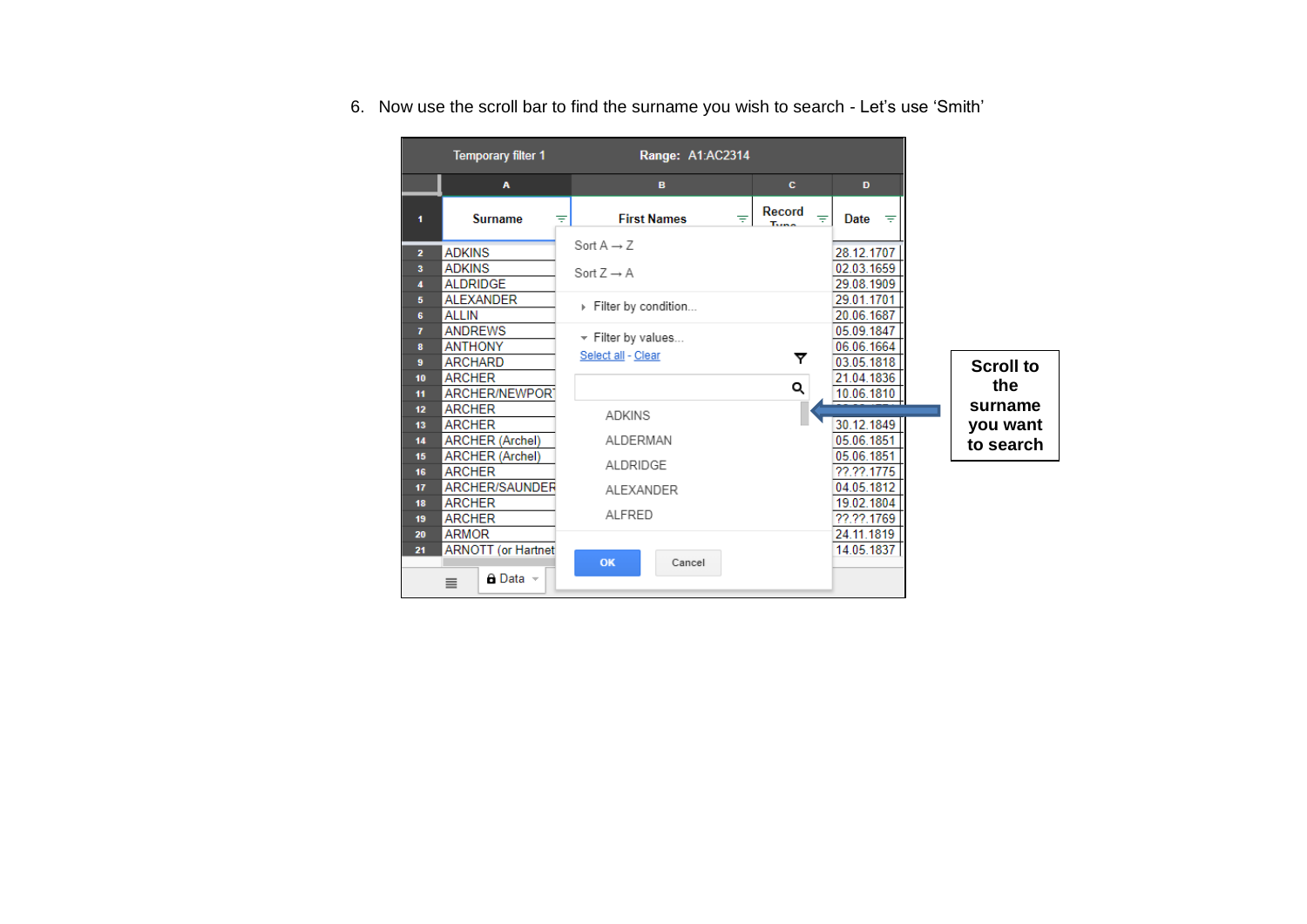|                   |              | <b>Temporary filter 1</b>         | Range: A1:AC2314                    |                                   |                          |
|-------------------|--------------|-----------------------------------|-------------------------------------|-----------------------------------|--------------------------|
|                   |              | A                                 | B                                   | c                                 | D                        |
|                   | 1            | <b>Surname</b>                    | <b>First Names</b><br>$\equiv$<br>₹ | Record<br>$\equiv$<br><b>Tunn</b> | Date<br>$\equiv$         |
|                   | 1638         | <b>SHOULDER</b>                   | Sort $A \rightarrow Z$              |                                   | 30.08.1821               |
|                   | 1639         | <b>SHOWELL</b>                    | Sort $Z \rightarrow A$              |                                   | 02.04.1608               |
|                   | 1640         | <b>SHOWRD</b>                     |                                     |                                   | 31.07.1747               |
|                   | 1641         | <b>SHRIMPTON</b>                  | Filter by condition                 |                                   | 04.12.1686               |
|                   | 1642         | <b>SHRUBB</b>                     |                                     |                                   | 09.05.1760               |
|                   | 1643         | <b>SHURVILLE</b>                  | $\star$ Filter by values            |                                   | 04.12.1887               |
|                   | 1644         | <b>SILCOCK</b>                    | Select all - Clear                  | ▼                                 | 16.05.1703               |
|                   | 1645         | <b>SILKE</b>                      |                                     |                                   | 04.04.1591               |
|                   | 1646         | <b>SILVESTER</b>                  |                                     | Q                                 | 31.01.1750               |
|                   | 1647         | <b>SIMCOCKE</b>                   |                                     |                                   | 28.02.1641               |
|                   | 1648         | <b>SIMMISTER</b>                  | SLADE                               |                                   | 12.04.1747               |
|                   | 1649<br>1650 | <b>SIMMONDS</b><br><b>SIMMONS</b> |                                     |                                   | 19.12.1760<br>04.08.1850 |
|                   | 1651         | <b>SIMMONS</b>                    | SMART                               |                                   | 14.01.1819               |
| <b>Click here</b> | 1652         | <b>SIMINIS</b>                    | <b>SMITH</b>                        |                                   | 14.10.1689               |
|                   | 1653         | <b>SIMMS</b>                      |                                     |                                   | 22.06.1766               |
|                   | 1654         | <b>SIMONS</b>                     | SMITH (or RENALDS)                  |                                   | 19.11.1732               |
|                   | 1655         | <b>SIMSON</b>                     | SMITH / PHELPS                      |                                   | 08.05.1630               |
|                   | 1656         | <b>SINCLAIR</b>                   |                                     |                                   | 14.07.1861               |
|                   | 1657         | <b>SINDREY</b>                    |                                     |                                   | 23.11.1700               |
|                   |              | $\theta$ Data $\sim$<br>$\equiv$  | OK<br>Cancel                        |                                   |                          |

7. Click on the surname you want to search - in this case 'Smith'.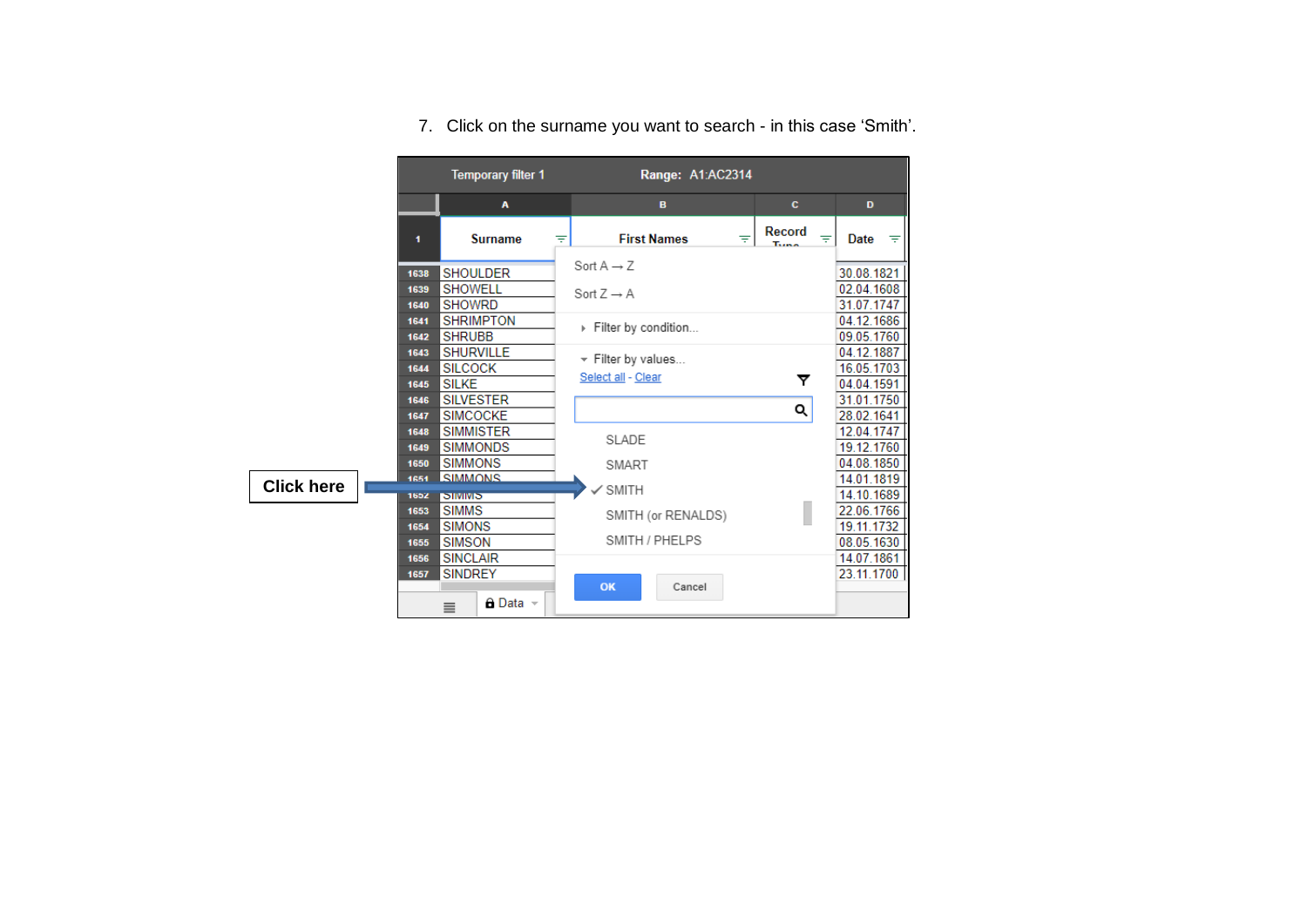#### 8. All entries with the Surname of 'Smith' are now available for you to view. If there are too many entries for you to see, use the vertical scroll bar to view the others

|      | <b>Temporary filter 1</b>   | Range: A1:AC2314      |                                   |                  |          |                 |   |                                      |                        |                          |                       |         | $\times$             |                 |
|------|-----------------------------|-----------------------|-----------------------------------|------------------|----------|-----------------|---|--------------------------------------|------------------------|--------------------------|-----------------------|---------|----------------------|-----------------|
|      | $\mathbf{A}$                | в                     | $\mathbf{c}$                      | D                | E.       | F.              | G | H                                    |                        |                          | K.                    |         |                      |                 |
| - 1  | <b>Surname</b>              | <b>First Names</b>    | Record<br>₹<br>$=$<br><b>Type</b> | <b>Date</b><br>₹ | Day<br>三 |                 |   | Month $\pm$ Year $\pm$ Country $\pm$ | Area<br>- Fil          | County/State $\equiv$    | <b>Parish</b><br>₹    | $Sex =$ |                      |                 |
| 1668 | <b>SMITH</b>                | (no name given)       | Burial                            | 29.10.1657       | 29       | 10 <sup>1</sup> |   | 1657 England                         | South East Berkshire   |                          | Speen                 | Female  |                      |                 |
| 1669 | <b>SMITH</b>                | (no name given)       | Burial                            | 27.01.1731       | 27       |                 |   | 1731 England                         | South West   Wiltshire |                          | Devizes (St J)        |         |                      |                 |
| 1670 | <b>SMITH</b>                | (no name given)       | <b>Burial</b>                     | 23.06.1743       | 23       |                 |   | 1743 England                         | South East Berkshire   |                          | <b>Burghfield</b>     | Female  |                      |                 |
| 1671 | <b>SMITH</b>                | (no name given)       | Burial                            | 15.02.1750       | 15       |                 |   | 1750 England                         | South East   Berkshire |                          | Abinadon St H         | Male    | Phil                 |                 |
| 1672 | <b>SMITH</b>                | (no name given)       | Burial                            | ??.12.1822 ??    |          | 12              |   | 1822 England                         | South East Berkshire   |                          | Reading St L          |         |                      | Vertica         |
| 1673 | <b>SMITH</b>                | Adelaide              | Baptism                           | 24.01.1854       | 24       |                 |   | 1854 England                         | <b>South East</b>      | Oxfordshire              | <b>Goring Heath</b>   | Female  | Mark & Loi           |                 |
| 1674 | <b>SMITH</b>                | Agnes                 | Burial                            | 14.02.1607       | 14       |                 |   | 1607 England                         | South East   Berkshire |                          | <b>Little Coxwell</b> | Female  |                      | <b>Scroll B</b> |
| 1675 | <b>SMITH</b>                | <b>Alfred Richard</b> | <b>Baptism</b>                    | 31.05.1876       | 31       |                 |   | 1876 England                         |                        | South East   Oxfordshire | Watlington            | Male    | Charles &            |                 |
| 1676 | <b>SMITH</b>                | Alice                 | Burial                            | 13.04.1706       | 13       |                 |   | 1706 England                         | South East Berkshire   |                          | Abinadon St H         | Female  |                      |                 |
| 1677 | <b>SMITH</b>                | Alice                 | <b>Baptism</b>                    | 14.11.1882       | 14       | 11              |   | 1882 England                         |                        | South East   Oxfordshire | Henley (St M)         | Female  | <b>Charles &amp;</b> |                 |
| 1678 | <b>SMITH</b>                | Alice                 | Baptism                           | 07.12.1884       |          | 12              |   | 1884 England                         |                        | South East   Oxfordshire | <b>Goring Heath</b>   | Female  | Joseph &             |                 |
| 1679 | <b>SMITH</b>                | Amadine               | Baptism                           | 05.09.1879       |          |                 |   | 1879 England                         |                        | South East   Oxfordshire | Bix                   | Female  | Job & Ros            |                 |
| 1680 | <b>SMITH</b>                | <b>Ann</b>            | Baptism                           | 14.01.1764       | 14       |                 |   | 1764 England                         | South East Berkshire   |                          | Lambourn              | Female  | Mary                 |                 |
| 1681 | <b>SMITH</b>                | Anna Maria            | Baptism                           | 24.05.1887       | 24       |                 |   | 1887 England                         | South East Berkshire   |                          | <b>East Hendred</b>   | Female  | Henry & Lo           |                 |
| 1682 | <b>SMITH</b>                | Anne                  | Burial                            | 01.06.1642       |          |                 |   | 1642 England                         | South East Berkshire   |                          | Bucklebury            | Female  |                      |                 |
| 1683 | <b>SMITH</b>                | Ashi                  | Baptism                           | 18.12.1808       | 18       | 12              |   | 1808 England                         | South East Berkshire   |                          | <b>Buckland</b>       | Female  | Nepthan &            |                 |
| 1684 | <b>SMITH</b>                | Beatrice              | Baptism                           | 13.06.1887       | 13       |                 |   | 1887 England                         | South East Berkshire   |                          | Hagbourne             | Female  | Henry & A            |                 |
| 1685 | <b>SMITH</b>                | Beersheba             | <b>Baptism</b>                    | 23.05.1756       | 23       |                 |   | 1756 England                         | South East Berkshire   |                          | <b>East Hendred</b>   | Female  | Constance            |                 |
| 1686 | <b>SMITH</b>                | Betsy                 | Baptism                           | 19.04.1896       | 19       |                 |   | 1896 England                         |                        | South East   Oxfordshire | <b>Goring Heath</b>   | Female  | Daniel & A           |                 |
| 1687 | <b>SMITH</b>                | Charles               | <b>Baptism</b>                    | 21.06.1650       | 21       |                 |   | 1650 England                         | South East   Berkshire |                          | Hanney                | Male    | Richard              |                 |
|      |                             |                       |                                   |                  |          |                 |   |                                      |                        |                          |                       |         | $-4$ $+$             |                 |
|      | <b>A</b> Data –<br>$\equiv$ |                       |                                   |                  |          |                 |   |                                      |                        |                          |                       |         | Ų                    |                 |

**Vertical Bar**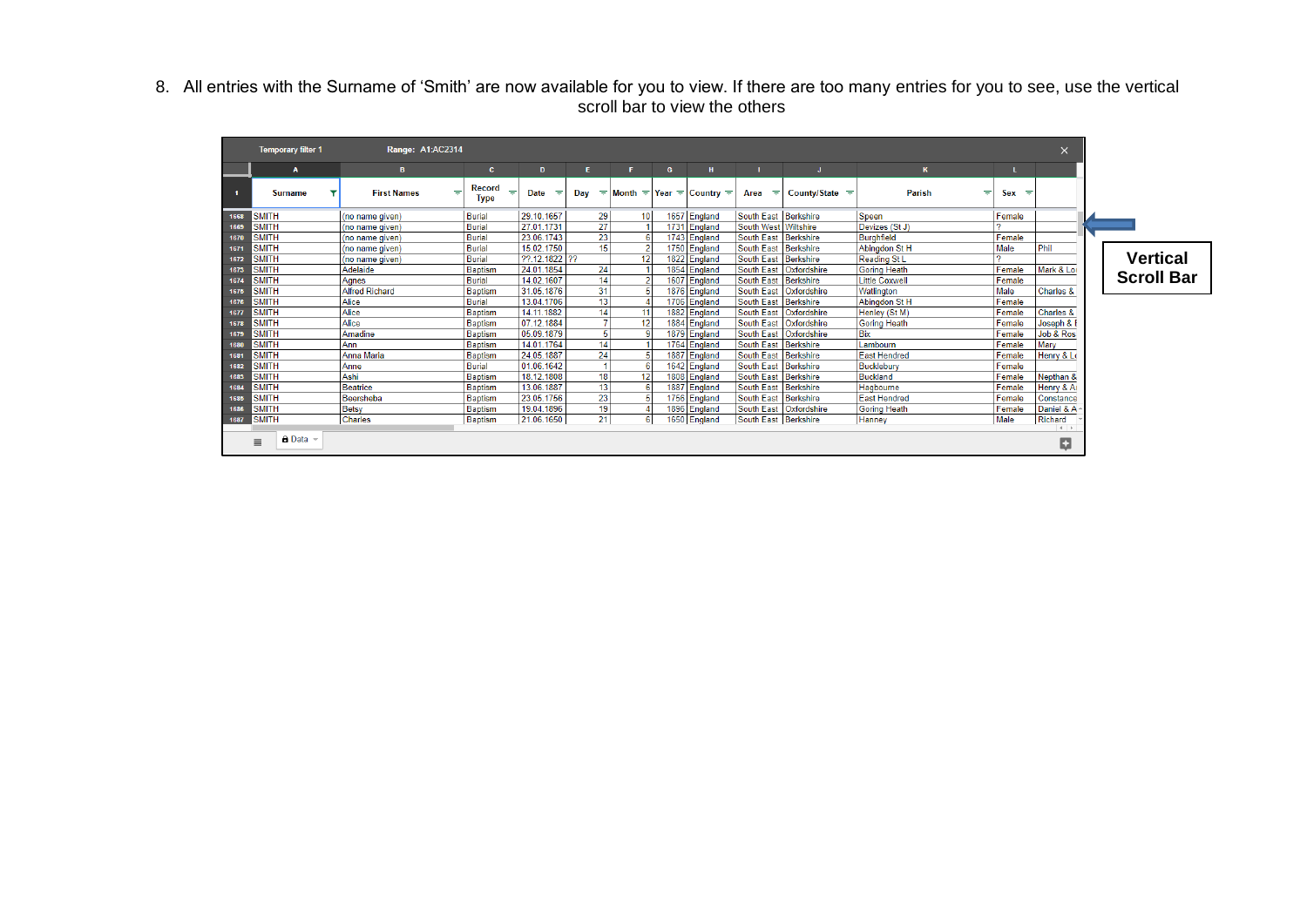9. If you are only interested in 'Smith's' with a particular forename, you can add another filter by clicking on the filter symbol at the top of the 'Forename' column. This will open up a scrollable box with all the forenames in alphabetical order. The tick in front of each forename indicates that it is currently included in the search. Start by removing all forenames from the search by clicking on 'Clear'.

|                                                                   | <b>Temporary filter 1</b>                | Range: A1:AC2314   |   |                                                    |                                        |                                |
|-------------------------------------------------------------------|------------------------------------------|--------------------|---|----------------------------------------------------|----------------------------------------|--------------------------------|
|                                                                   | A                                        | B                  |   | c                                                  | D                                      |                                |
| 1                                                                 | <b>Surname</b><br>T                      | <b>First Names</b> | ₹ | Docord<br><b>Type</b>                              |                                        | <b>Click here</b><br>to filter |
| <b>SMIT</b><br>1668                                               | Sort $A \rightarrow Z$                   |                    |   | <b>Burial</b>                                      | 29.10.1657                             | <b>Forenames</b>               |
| <b>SMIT</b><br>1669<br><b>SMIT</b><br>1670                        | Sort $Z \rightarrow A$                   |                    |   | <b>Burial</b><br><b>Burial</b>                     | 27.01.1731<br>23.06.1743               |                                |
| <b>SMIT</b><br>1671<br><b>SMIT</b><br>1672                        | Filter by condition                      |                    |   | <b>Burial</b><br><b>Burial</b>                     | 15.02.1750<br>22.12.1822               |                                |
| <b>SMIT</b><br>1673<br><b>SMIT</b><br>1674                        | - Filter by values<br>Select all - Clear |                    |   | <b>Baptism</b><br><b>Burial</b>                    | 24.01.1854<br>14 02 1607               | Then click                     |
| <b>SMIT</b><br>1675<br><b>SMIT</b><br>1676<br><b>SMIT</b><br>1677 |                                          |                    | Q | радияш<br><b>Burial</b><br><b>Baptism</b>          | 31.03.1070<br>13.04.1706<br>14.11.1882 | here to<br>clear all the       |
| <b>SMIT</b><br>1678<br><b>SMIT</b><br>1679                        | $\checkmark$ (no name given)             |                    |   | <b>Baptism</b><br><b>Baptism</b>                   | 07.12.1884<br>05.09.1879               | current<br>names               |
| <b>SMIT</b><br>1680<br><b>SMIT</b><br>1681<br><b>SMIT</b><br>1682 | √ Adelaide<br>$\checkmark$ Agnes         |                    |   | <b>Baptism</b><br><b>Baptism</b><br><b>Burial</b>  | 14.01.1764<br>24.05.1887<br>01.06.1642 |                                |
| <b>SMIT</b><br>1683<br><b>SMIT</b><br>1684                        | ✓ Alfred Richard<br>$\checkmark$ Alice   |                    |   | <b>Baptism</b><br><b>Baptism</b>                   | 18.12.1808<br>13.06.1887               |                                |
| <b>SMIT</b><br>1685<br><b>SMIT</b><br>1686<br><b>SMIT</b><br>1687 |                                          |                    |   | <b>Baptism</b><br><b>Baptism</b><br><b>Baptism</b> | 23.05.1756<br>19.04.1896<br>21.06.1650 |                                |
| $\equiv$                                                          | OK                                       | Cancel             |   |                                                    |                                        |                                |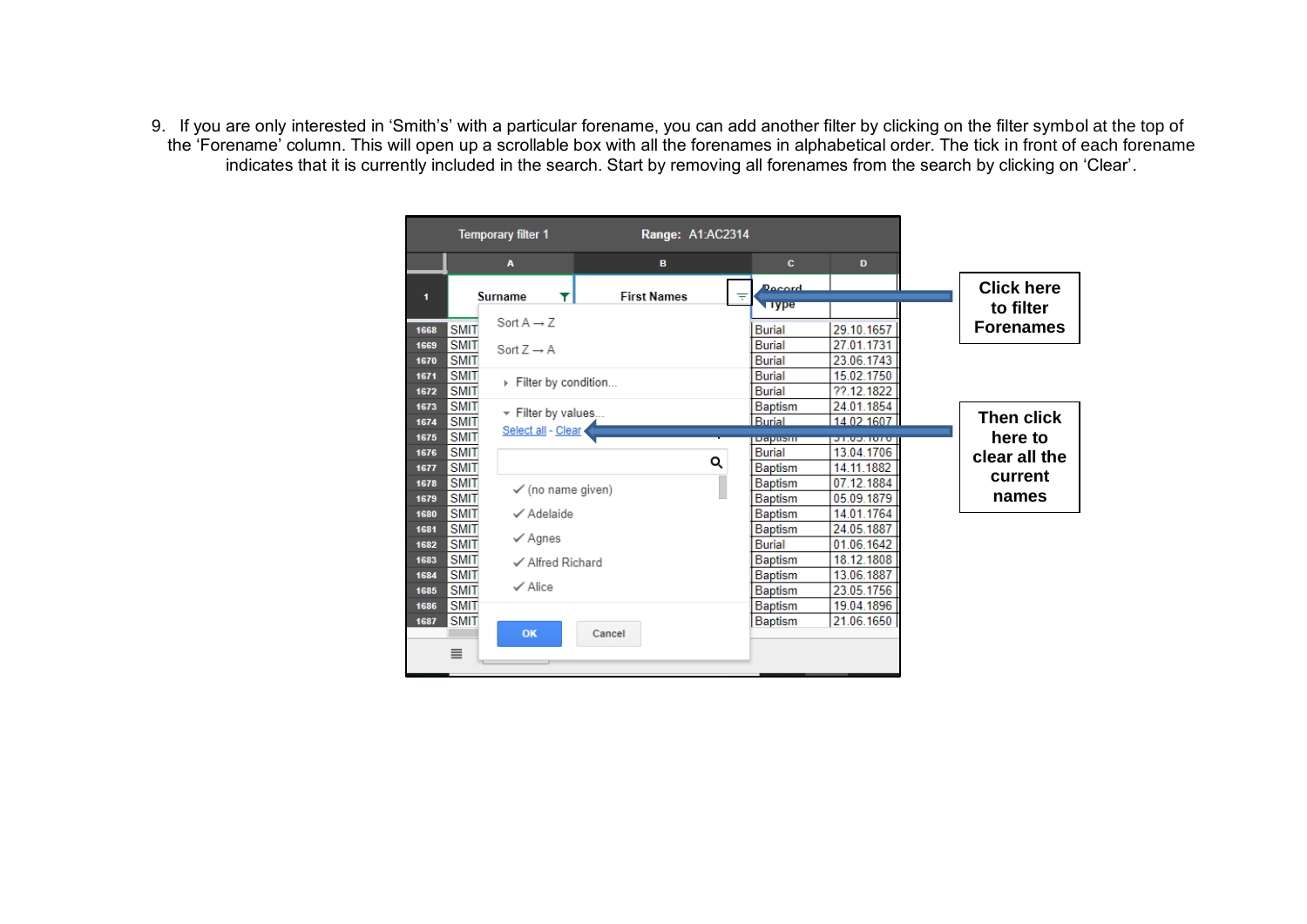10. Now use the scroll bar to find the forename you want to search - let's use 'Elizabeth', and click on it.

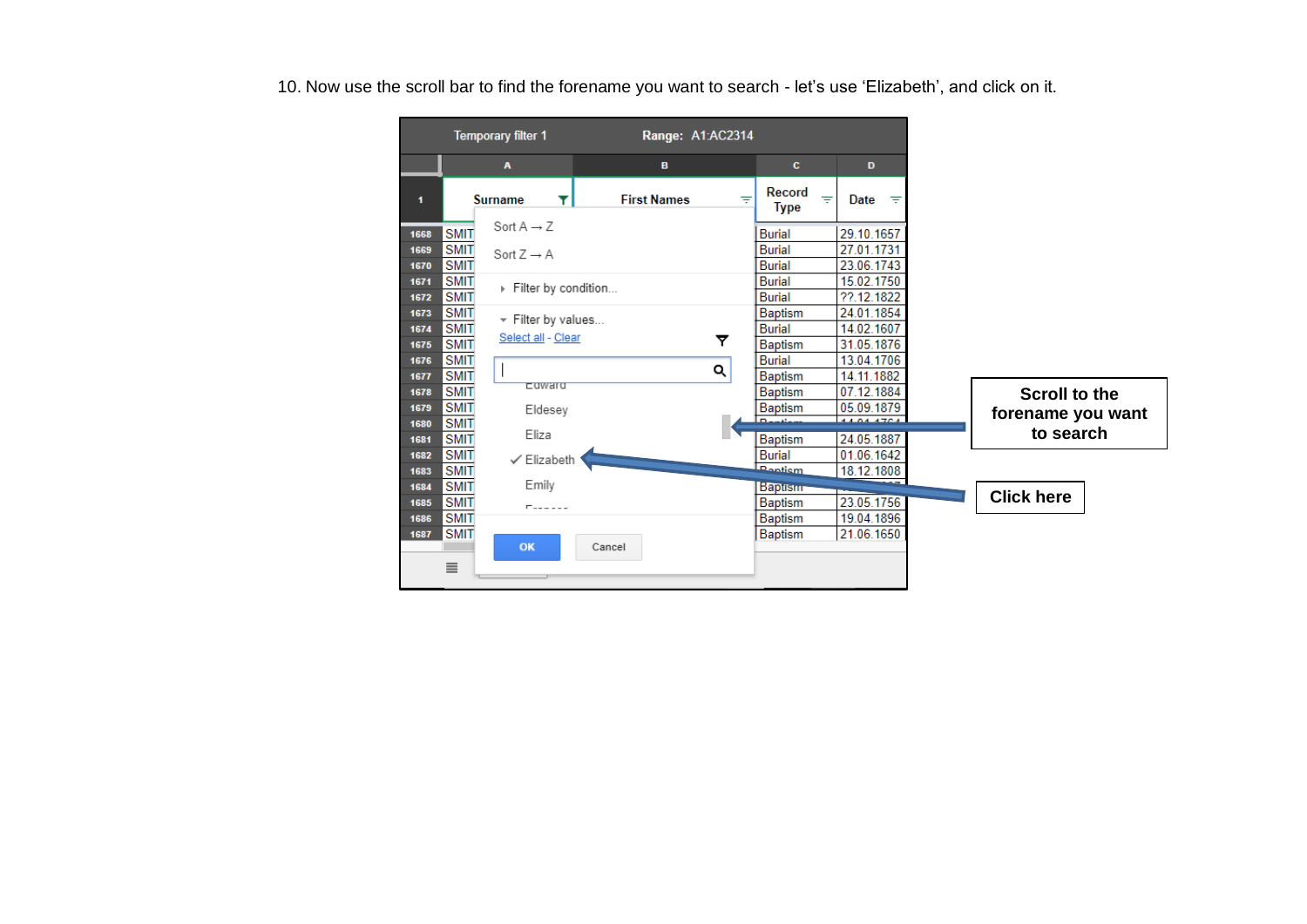|      | <b>Temporary filter 1</b>        | Range: A1:AC2314                   |                                   |                         |     |    |   |                                            |                      |                          |               |         | $\times$    |
|------|----------------------------------|------------------------------------|-----------------------------------|-------------------------|-----|----|---|--------------------------------------------|----------------------|--------------------------|---------------|---------|-------------|
|      | $\mathbf{A}$                     | в.                                 | $\mathbf{C}$                      | D                       | Е.  | F. | G | H                                          |                      | U.                       | $\kappa$      | L.      |             |
|      | <b>Surname</b>                   | $\mathbf{r}$<br><b>First Names</b> | <b>Record</b><br>=<br><b>Type</b> | <b>Date</b><br>$\equiv$ | Dav |    |   | $\pm$ Month $\pm$ Year $\pm$ Country $\pm$ | Area<br>$\equiv$     | County/State $\equiv$    | Parish<br>₹   | $Sex =$ |             |
| 1702 | <b>SMITH</b>                     | Elizabeth                          | <b>Burial</b>                     | 14.03.1739              | 14  | 3  |   | 1739 England                               | South East Berkshire |                          | Finchampstead | Female  |             |
| 1703 | <b>SMITH</b>                     | Elizabeth                          | <b>Baptism</b>                    | 18.07.1765              | 18  |    |   | 1765 England                               |                      | South East Oxfordshire   | Cuxham        | Female  | William & / |
| 1704 | <b>SMITH</b>                     | Elizabeth                          | <b>Burial</b>                     | 03.12.1780              | 3   | 12 |   | 1780 England                               | South East Berkshire |                          | Hungerford    | Female  | Eleazor     |
| 1705 | <b>SMITH</b>                     | Elizabeth                          | <b>Baptism</b>                    | 06.12.1839              | 6   | 12 |   | 1839 England                               |                      | South East   Oxfordshire | Henley (St M) | Female  | Thomas &    |
| 1706 | <b>SMITH</b>                     | Elizabeth                          | <b>Baptism</b>                    | 08.04.1882              | 8   |    |   | 1882 England                               |                      | South East   Oxfordshire | Swyncombe     | Female  | John & Em   |
| 1707 | <b>SMITH</b>                     | Elizabeth                          | Baptism                           | 03.05.1883              | 3   |    |   | 1883 England                               |                      | South East   Oxfordshire | Watlington    | Female  | George & I  |
| 1708 | <b>SMITH</b>                     | Elizabeth                          | <b>Baptism</b>                    | 20.11.1892              | 20  | 11 |   | 1892 England                               |                      | South East   Oxfordshire | Watlington    | Female  | John & Em   |
|      | Add<br>1000                      | more rows at bottom.               |                                   |                         |     |    |   |                                            |                      |                          |               |         |             |
|      | $\theta$ Data $\sim$<br>$\equiv$ |                                    |                                   |                         |     |    |   |                                            |                      |                          |               |         | Ņ           |

#### 11. The screen will now show only the entries for people named 'Elizabeth Smith'.

12. You can add other filters in exactly the same way, by just filtering the relevant column. For example, if you are only interested in the records for 'Elizabeth Smith' in Berkshire, then filter the 'County/State' column, clear all entries and then select just 'Berkshire'.

|                      | Temporary filter 1                           | Range: A1:AC2314                    |                                        |                                        |    |                                              |              |                                                  |        |                           |                                       |                            | $\times$                             |                                   |
|----------------------|----------------------------------------------|-------------------------------------|----------------------------------------|----------------------------------------|----|----------------------------------------------|--------------|--------------------------------------------------|--------|---------------------------|---------------------------------------|----------------------------|--------------------------------------|-----------------------------------|
|                      | $\mathbf{A}$                                 | <b>B</b>                            | $\mathbf{c}$                           | $\mathbf{D}$                           | E. | <b>F</b>                                     | $\mathbf{G}$ | H                                                |        | U.                        | $\kappa$                              | τ.                         |                                      |                                   |
|                      | <b>Surname</b><br>▼                          | <b>First Names</b>                  | <b>Record</b><br>Y<br>÷<br><b>Type</b> | <b>Date</b><br>$\equiv$                |    |                                              |              | Day = Month = Year = Country =                   |        | Area $=$ County/State $=$ | Parish<br>╤                           | $Sex =$                    |                                      |                                   |
| 1702<br>1703         | <b>SMITH</b><br><b>SMITH</b>                 | Elizabeth<br>Elizabeth              | <b>Burial</b><br><b>Baptism</b>        | 14.03.1739<br>18.07.1765               |    | 3 <sup>1</sup><br>14<br>$\overline{7}$<br>18 |              | Sort $A \rightarrow Z$<br>Sort $Z \rightarrow A$ |        |                           | Finchampstead<br>Cuxham               | Female<br>Female           | William & /                          |                                   |
| 1704<br>1705         | <b>SMITH</b><br><b>SMITH</b>                 | Elizabeth<br>Elizabeth              | <b>Burial</b><br>Baptism               | 03.12.1780<br>06.12.1839               |    | 12<br>3<br>12                                |              | Filter by condition                              |        |                           | Hungerford<br>Henley (St M)           | Female<br>Female           | Eleazor<br>Thomas &                  |                                   |
| 1706<br>1707<br>1708 | <b>SMITH</b><br><b>SMITH</b><br><b>SMITH</b> | Elizabeth<br>Elizabeth<br>Elizabeth | <b>Baptism</b><br>Baptism<br>Baptism   | 08.04.1882<br>03.05.1883<br>20.11.1892 |    | 4 <sup>1</sup><br>8<br>$\frac{5}{11}$<br>20  |              | - Filter by values                               |        |                           | Swyncombe<br>Watlington<br>Watlington | Female<br>Female<br>Female | John & Em<br>George & I<br>John & En | <b>Clear all</b><br>entries       |
|                      | 1000<br>Add                                  | more rows at bottom.                |                                        |                                        |    |                                              |              | Select all - Clear                               |        | $\alpha$                  |                                       |                            |                                      |                                   |
|                      |                                              |                                     |                                        |                                        |    |                                              |              | ✔ Berkshire<br>Oxfordshire                       |        |                           |                                       |                            |                                      | <b>Select</b><br><b>Berkshire</b> |
|                      |                                              |                                     |                                        |                                        |    |                                              |              |                                                  |        |                           |                                       |                            |                                      |                                   |
|                      | <b>A</b> Data<br>$\equiv$                    |                                     |                                        |                                        |    |                                              |              | OK                                               | Cancel |                           |                                       |                            | $-4$<br>Ģ                            |                                   |

13.